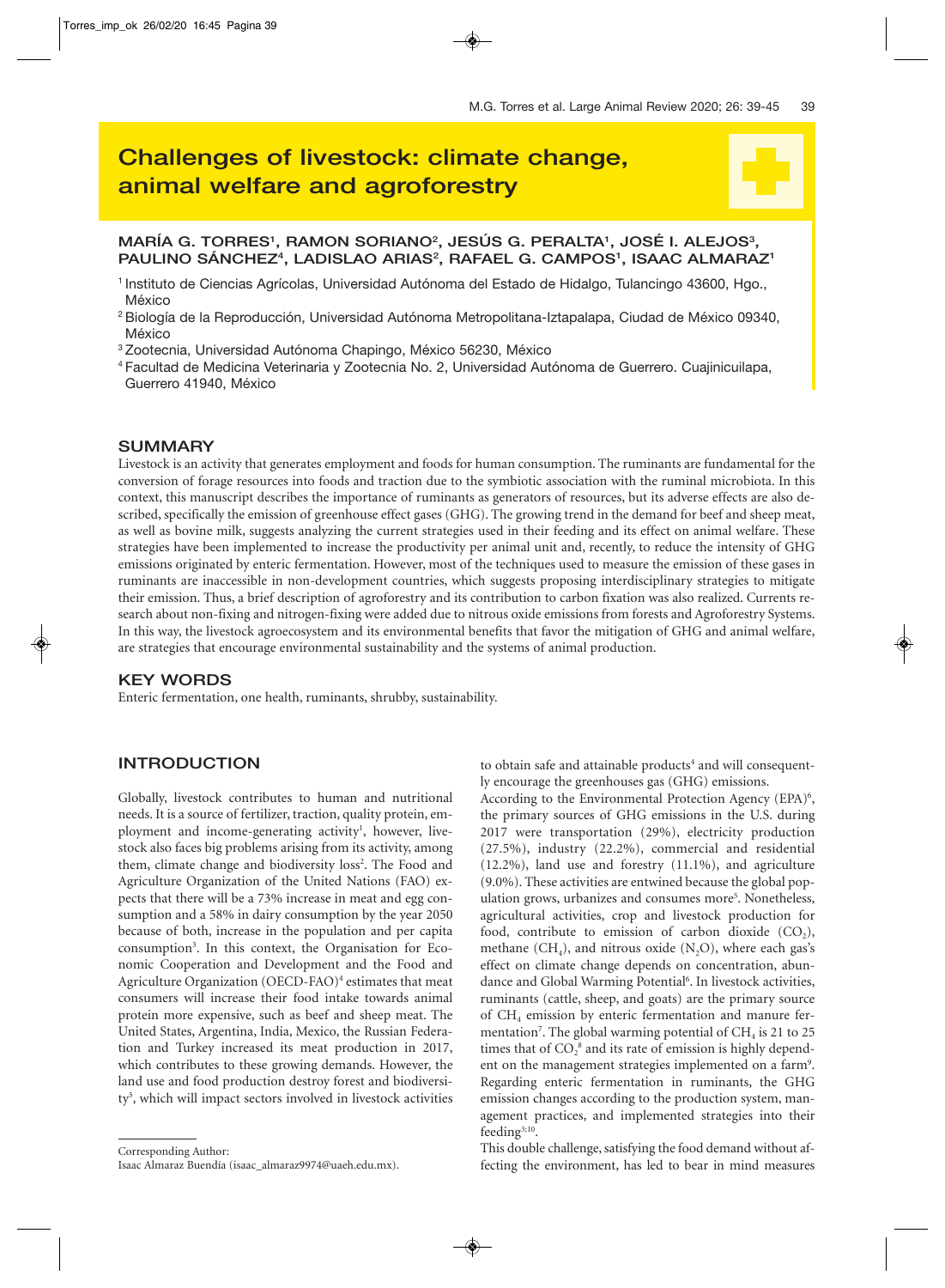and strategies for managing land-use and feeding systems together5 . Some of these actions have shown that reduce or delete products of animal origin for human consumption might reduce the environmental impact, especially, GHG emissions, use of land and water availability<sup>11;12;13</sup>. Other actions suggest intensifying the animal production, which consists in increasing the quantity of product per unit of input in the production system, for example, reducing the necessary area by animal unity and/or their feeding requirements per each unit of produced animal protein. The intensification of animal production systems has been proved as a way to reduce the environmental impact; however, this intensification is associated with reduced animal welfare. Therefore, the relationship between environmental sustainability and animal welfare should not be interpreted as a paradox, but it must be linked to confront the social and environmental problems, the economic and feeding needs in order to achieve food security without affecting the environment, as was suggested by<sup>15</sup>. In this context, the enteric fermentation in ruminants and GHG emissions are described and discussed in the first section, then the methods for measuring the  $CH<sub>4</sub>$  emission into these activities are analyzed for their application in developing countries because according their geographic position these countries has available resources for ruminants feeding. Later, the animal welfare and agroforestry are analyzed together as other strategies available for reducing the climate change and the GHG emissions into livestock. The objective was to elucidate the current challenges of livestock and their relationship with animal welfare including agroforestry.

#### **MATERIAL AND METHODS**

The methodology of this study consisted of a literature review. The aim of the review was giving a current perspective of literature in the research fields in developing countries. The literature search was performed in 2018 and 2019 with the science search engines Google Scholar and Primo Exlibris into a digital library. The topic were Foods-Livestock and Animal Welfare, the words used by each topic were livestockmethane, methane, greenhouses gas, agroforestry and agroforestry-livestock. The articles included in the review were the direct relationship through the keywords, published in Spanish or English Language and considering the sustainability of livestock systems. The analyses are presented and discussed in this paper.

## **RESULTS AND DISCUSSION**

**Livestock activities and GHG emissions** The Framework Convention on Climate Change (UNFC-CC), Article 1, defines climate change as "a change of climate which is attributed directly or indirectly to human activity that alters the composition of the global atmosphere and which is in addition to natural climate variability observed over comparable time periods"15. The UNFCCC makes a distinction between climate change attributable to human activities, which alters the atmospheric composition, and climatic variability attributable to natural causes.

The anthropogenic emissions of GHG have increased because of population growth and of their economy<sup>6</sup>. This has

resulted in a higher concentration of  $CO<sub>2</sub>$ ,  $CH<sub>4</sub>$  and  $N<sub>2</sub>O$  on the atmosphere, such that, the effects of this gasses could be the dominant cause of global warming since half of the 20th century<sup>6</sup>. The GHG emission is carried out from various sectors of the economy (Industry 22%, Agriculture 9%, Transport 28%). Agriculture includes livestock, forestry, and other land uses. Within the livestock, the  $CH<sub>4</sub>$  generated by enteric fermentation is the main source of emission and represents around 26% of emitted total<sup>6</sup>. If changes in land use and deforestation  $(CO<sub>2</sub>)$  emission that represents 10% of the total GHG) were added, these activities must carefully be addressed due to its importance for the production of food, conservation of natural areas and fixation of  $CO<sub>2</sub>$ .

The contribution to global anthropogenic emissions of GHG are between 7 and 18%, depending on focus and the scope<sup>16,17;18;19;20;21</sup>, while the contribution by each continent, of highest to lowest, are Asia, Latin America, Africa, and Europe. The main sources of emission along the agricultural chain are: use and land-use change (forests and natural vegetation replaced by pastures and crops for livestock activities), agricultural activities (fossil fuel used for manufacturing and chemical fertilizers that increase crop yield), animal production (enteric fermentation in ruminants and burning of fossil fuels into farms), and manure management (mainly their storage, application and deposition)<sup>22;23</sup>.

The CH<sub>4</sub> and CO<sub>2</sub> are natural by-products produced by enteric fermentation in ruminants from carbohydrates and, to a lesser extent, of the amino acids into the rumen and large intestine of farm animals. The  $CH<sub>4</sub>$  is produced in anaerobic conditions by highly specialized methanogenic microorganisms, which are of great interest when some strategies are investigated to reduce their emissions. According to <sup>24</sup> and <sup>25</sup>, the highest production of enteric CH<sub>4</sub> in ruminants is carried out into the reticulum-rumen; approximately 13% into the gut and between 2 to 3% in the rectum. The formation of this gas can represent up to 12% of energy consumption in ruminants and is considered an inherent loss in energy metabolism<sup>26</sup>.

Thus, to improve the efficiency of energy use in ruminants and reduce GHG emissions, the main strategies to mitigate GHG emissions according to their approach are: 1) to reduce the total emission (inhibit the formation of  $CH<sub>4</sub>$  inside of rumen) and 2) to reduce the intensity of emission (decrease the  $CH<sub>4</sub>$  emission by each production unity, i.e., without direct methanogenesis) $27$ . The first includes chemical inhibitors, electron acceptors (as nitrates), ionophores and lipids within the diet; the second to improve animal health, food digestibility, as well as promoting intensive production systems, reproductive efficiency, and productivity. In summary, strategies that increase the productivity might also reduce carbon footprint generated for livestock. Nevertheless, this will probably be achieved decreasing the animal welfare in intensive systems, although  $27$  and  $28$  claims that the supplements used in animal feeding and animal health can also be strategies to reduce the GHG emission and indirectly to improve animal welfare. These strategies encourage environmental sustainability and ethical production by foods.

#### **Uncertainty to measure the CH4 emission in ruminants**

The GHG emission by enteric fermentation in ruminants has been studied by researchers involved in animal nutrition. Their focus has been finding and implementing strategies to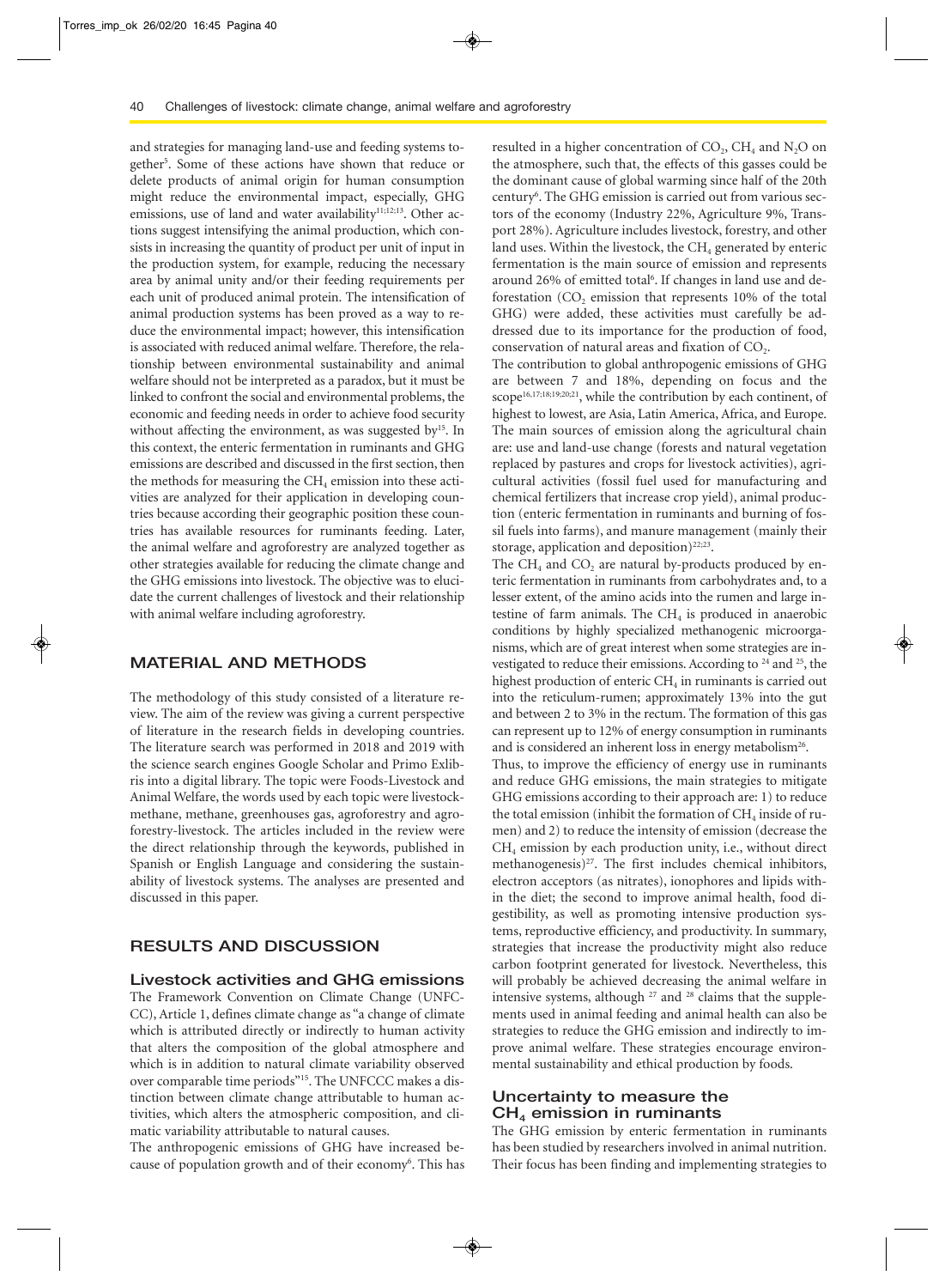reduce GHG emissions in response to current environmental problems and its effect on climate change. The structure and chemical composition of forages and concentrates used in ruminant feeding are fundamental to understand their fermentation and digestibility, which are related to the GHG emission potential. However, the inventory of GHG emission by enteric fermentation in ruminants may be more precise if the methodologies to measure its emission were able to replicate without problems<sup>8</sup>. According to the Department of Agriculture of the United States, the standard method for measuring the  $CH<sub>4</sub>$  emission originated by enteric fermentation in ruminants is by calorimetric respiration chambers<sup>29</sup>, although they also describe other techniques that have been used for it, for example, cubes where  $CH<sub>4</sub>$  is detected when ruminants introduce their head for eating, internal indicators such as hexafluoride (SF6), micrometeorological methods (integrated horizontal flow, gradient flow), dilution of isotopes, polyethylene tunnels and some new techniques not validated. However, when these methodologies are carried out, the dry matter intake by ruminants is frequently reduced and does not reflect their productivity and feed intake in commercial farms, but the animal welfare decreases and uncertainty increases. Based on the above, some models have also been used to estimate the emission of enteric  $CH<sub>4</sub>$  in dairy cattle, but the most of models are based on the intake of metabolizable energy (ME), acid detergent fiber (ADF), and starch content in the diet<sup>29</sup>, which suggest more studies about it to strengthen and improve their application.

## **Procedures to estimate the CH4 emission potential of forages**

The technique of *in vitro* gas production has been used to evaluate the effect of additives, metabolic modifiers, changes in the proportion of ingredients and on the fermentation variables, mainly in ruminant feeding as reported by <sup>30</sup> and Macome<sup>31</sup>. The CH<sub>4</sub> is originated because the fermentation inside rumen and it was not a variable of interest many years ago. Currently, the *in vitro* gas production is used to measure CH4 generated from the fermentation of substrates and can contribute to estimating the emission potential of  $CH<sub>4</sub>$  in forages, feedstuffs, and feeding strategies because of approximately 87% of the methanogenesis takes place within the rumen<sup>32</sup>. According to <sup>33</sup>, the chemical composition of the forages and feedstuff, as well as its degradability within the rumen, affect the emission of  $CH<sub>4</sub>$  due to the proportion of produced volatile fatty acids. In this context, the *in vitro* gas production is a handy option to characterize the emission potential of  $CH_4$  in ruminants<sup>34</sup>, similar to anaerobic digestion, which has been widely used to measure the GHG emission potential of substrates using different inoculum, as anaerobic sludge<sup>35</sup> and animal feces<sup>36</sup>. However, the variability into the methods suggests a careful analysis of the results, as described by 35.

The UNFCCC requires countries to provide estimates of all GHG emissions and their uncertainties using the guidelines of the Intergovernmental Panel on Climate Change<sup>37</sup>. In these guidelines, most of the information generated to estimate the emission of CH<sub>4</sub> by enteric fermentation utilize the Tier 1 and Tier 2 methods. The Tier 2 is a more complex method than Tier 1 and is based on an estimated of the total annual energy intake of a representative animal that then multiplies it by a  $CH<sub>4</sub>$  conversion factor (Ym) for specific categories of livestock. For Tier 3, it is necessary to consider the chemical composition of the diet and the concentration of products resulting from its fermentation, so the IPCC suggests to countries with large livestock population to generate emission factors for more precise GHG emissions inventories.

For example, the IPCC provides Ym value of  $6.5 \pm 1\%$  for dairy cows, cattle fed with agricultural waste and low-quality by-products, grazing cattle, and mature sheep;  $4.5 \pm 1\%$ for lambs; and  $3 \pm 1\%$  for finishing cattle consuming less than 900 g concentrate kg/DM. These values decrease when 1 to 4% of fat is added to the diet and increase when the grain concentration decrease<sup>8;38</sup>. However, the use of metabolic modifiers and the addition of some components of essential oils in ruminant feeding can affect these values. For example, the *in vitro* production of CH<sub>4</sub> decreased in response to the addition of garlic oil<sup>39</sup> and mixtures of essential oils<sup>40</sup>. This suggests that the accuracy of the IPCC Tier 2 methodology is low because each food has different GHG emission potential that can be altered by the synergy with other foods and/or the addition of metabolic modifiers or essential oils. It is resulting in great uncertainty to estimate emission inventories of GHG, as argued by <sup>41</sup>.

## **Animal welfare into strategies** to reduce the enteric CH<sub>4</sub> emission **by ruminants**

The animal welfare is a criterion of sustainability, since animals that are raised under production systems that allow them a physical, emotional and behavioral balance, show a better state of health and a utilization of resources more efficient, which improve their productivity and decrease carbon footprint by unit of product<sup>27;42;43</sup>.

Animal welfare is a current term of global importance: the global bioethics. This term sets goals very important related with global public health (One Health), self-understanding of culture, and following of social welfare, which together returns towards the bioethics where the preservation of the environment and biodiversity are essential. Recently, a new concept with interconnections between animal welfare, human welfare, and the environment has also been recognized and called "One Welfare"<sup>44;45</sup>. Animal welfare brings significant benefits such as reduced veterinary costs, animal performance, and quality products. Furthermore, it also keeps hygienic standards in the production of foods of animal origin. Animal welfare is strongly related to the health and efficiency of the production of farm animals, and currently, its implementation has increased the commercial value of its products due to the growing number of consumers expect that animal foods are obtained and processed with greater respect towards animals<sup>43</sup>. In this context, some strategies reported in the literature that can be used, depending on the context, to reduce emissions of enteric  $CH<sub>4</sub>$  are the following: The composition of the diet. The type of carbohydrates is important for the production of  $CH<sub>4</sub>$  because their fermentation into the rumen can modify pH and consequently alter the microbial population<sup>46</sup>. The starch in the diet promotes the formation of propionate through a change to amylolytic bacteria and a reduction in ruminal pH, which leads to a decrease in methanogenesis<sup>38</sup>. The digestion of the cell wall (mainly hemicellulose) looks with favor on the emission of  $CH<sub>4</sub>$  because increase the amount of acetate in relation to propionate. The increase in  $CH_4$  production is due to fer-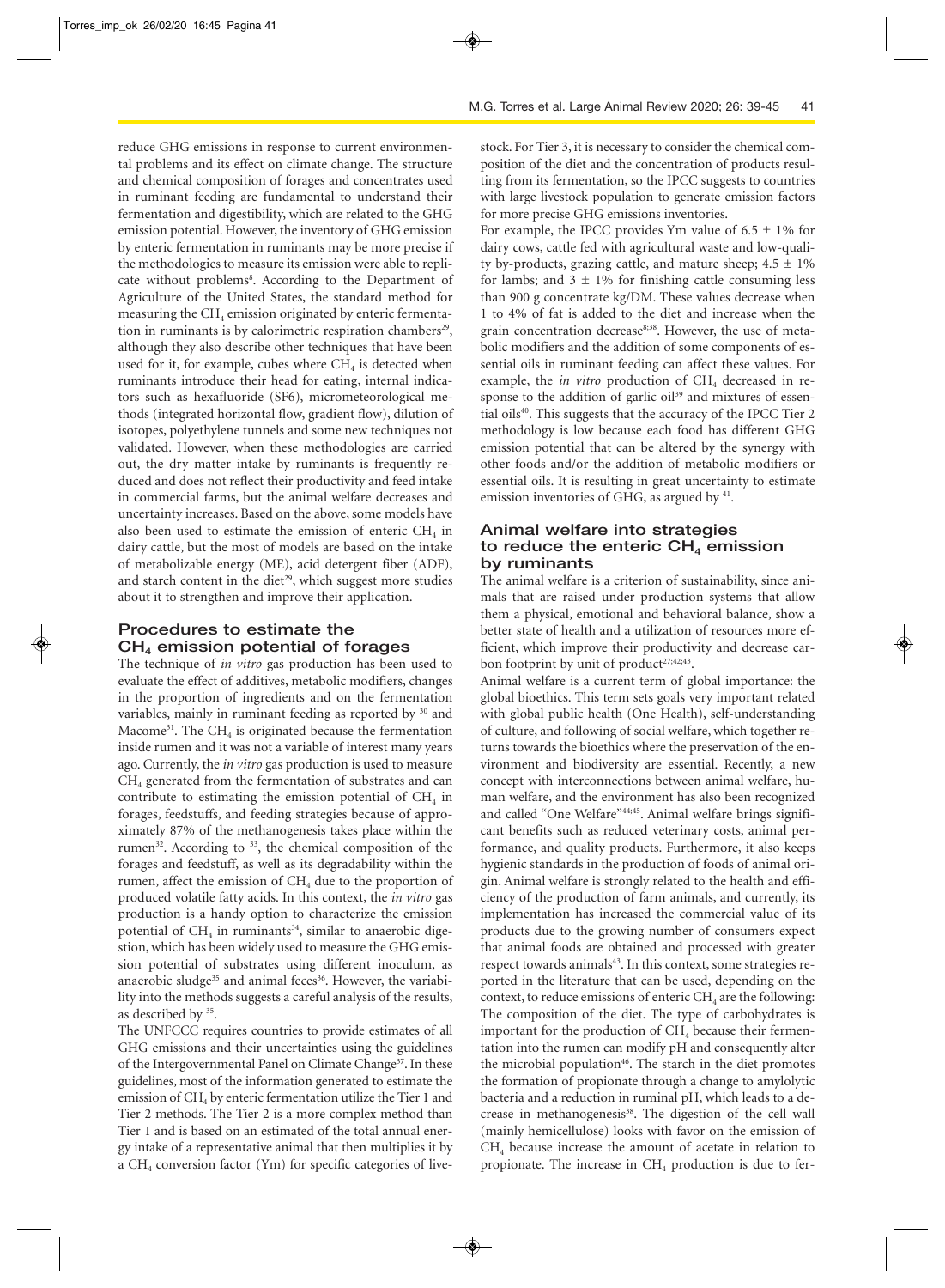mentation towards acetate, which provides a methyl group for methanogenesis<sup>38;46;47</sup>. Therefore, a greater proportion of starch in diets for ruminants tends to decrease the formation of CH<sub>4</sub> and the loss of energy<sup>48</sup>. Nonetheless, higher concentration of soluble carbohydrates in diets for ruminants, especially when it is introduced abruptly and an unsuitable strategy is used, could quickly decrease pH into the rumen and cause ruminal and metabolic acidosis, which eventually is related with hoof problems. Both conditions, acidosis and hoof problems, affect the animal health and have economic consequences to long-term because they are associated with gastrointestinal damage and development of liver abscesses, which decrease the dry matter intake and digestibility<sup>27;49</sup>. In addition, the animals feel pain and consequently, they lose their ability to move and get up freely, which is essential to access feeders and drinking fountain and consequently decrease their production and reproduction. The burden produced by pain avoid the normal expression of animal behavior and affect body condition, fertility, and productivity, which leads to premature aging and is due to a negative effect on the five basic needs of animals<sup>49;50</sup>.

Lipids. The emission of enteric methane in ruminant decrease when lipids are used in the feed, but their utilization depends on its cost and their effects on dry matter intake, productivity, and welfare<sup>51</sup>. The medium chain fatty acids reduce methanogenesis by several mechanisms, mainly because they reduce the proportion of energy obtained from fermentable carbohydrates and produce changes in microbial population, particularly when the methanogenic microorganisms are inhibited and unsaturated fatty acids that function as hydrogen acceptors are bio-hydrogenated<sup>52</sup>. The combination of these effects decreases between 3.8 and 5.4% the CH<sub>4</sub> formation in response to the addition of 1 and  $6\%$ lipids on dry basis, since it has been reported that higher levels may cause dysbiosis that negatively affects rumen function, dry matter intake and digestibility of non-lipidic energetic feed53;54. In conclusion, the addition of large amounts of lipid in ruminant feeding affects their gastrointestinal function, nutritional status, well-being, and productive efficiency, as described by 27 and 28.

Chemical inhibitors. Various chemical compounds inhibit methanogenic microorganisms. Bromochloromethane (BCM), 2-bromo-ethane sulfonate (BES), chloroform and cyclodextrin<sup>27;46</sup>, and recently the 3-nitrooxypropanol have been evaluated *in vivo* and are among the most successful<sup>55,56</sup>. Some of these inhibitors reduced  $CH<sub>4</sub>$  production up to 50% *in vivo* with a slight reduction in dry matter intake, daily weight gain and feed digestibility in sheep, goats<sup>54;57;58</sup> and beef cattle<sup>56</sup>. However, this potential effect must be contrasted with the risk to human health (through the consumption of products of animal origin), animal health and their effect possible on the environment, in this context  $^{23}$  mentions that there is a potential risk of toxicity when using halomethanes in ruminants feeding to reduce enteric methane emissions. It's possible effects after a long period of use ranging from liver damage to death. So, considering these harmful side effects of halogenated compounds, it is unlikely that they can be used as routine supplements to mitigate the emission of enteric CH<sub>4</sub> as described by  $27$ . The addition of 3-nitrooxypropanol decreased from 5 to 24% the  $CH<sub>4</sub>$  emission in sheep<sup>59</sup> and from 7 to 59% in cattle<sup>60</sup> with a slight decrease on dry matter intake<sup>55</sup>, or when the dry matter intake is restricted to maintenance level<sup>56</sup>. It is relevant to mention that these authors have not reported side effects for health attributable to the administration during 3 to 5 weeks of 3-nitrooxypropanol. In this context, the use of this compound to 14 weeks resulted 30% less  $CH<sub>4</sub>$  emission without detecting toxic effects<sup>33</sup>, so the use of this inhibitor could be an effective and harmless strategy to mitigate the emission of CH4, however, more studies focusing on the toxic effects possible are needed as is mentioned by $2^7$ .

Ionophores (monensin). It is an antibiotic produced by *Streptomyces cinnamonensis* and routinely used in ruminant feeding. It is related to the reduction up to 30% of enteric  $CH<sub>4</sub>$  in response to the addition of 32 to 36 mg/kg body weight in beef cattle and 21 mg/kg body weight in dairy cattle $61,62$ , while the addition of 10 to 40 mg/kg dry matter has improved food efficiency<sup>61;63</sup>. However, effect decreases between 8 and 10% two to four weeks after it has been used due to the adaptation of the ruminal microflora to this antibiotic<sup>62</sup>. According to <sup>46</sup>, monensin reduces methanogenesis through an indirect effect since it affects bacteria producing hydrogen ions and thus leads to a reduction of precursors for methanogenesis. The ionophores improve feed efficiency because decreases dry matter intake without decreases the productivity, in other words, the  $CH<sub>4</sub>$  emission per unit of product decreases<sup>64</sup>. The ionophores also are associated with the animal health because its utilization in ruminant feeding has reduced morbidity, mortality and the incidence of subclinical acidosis in feedlot<sup>65</sup>. In contrast to these multiple benefits, ionophores can be toxic in larger doses than recommended. In this context, the global increase in resistance to an antimicrobial represents a major threat to human and animal health because it goes against current human and veterinary medicine and affects food security and the environment. Although the use of ionophores in ruminants feeding could contribute for food security and animal welfare, their improper usage associated with the emergence and spread of antimicrobial-resistant microorganisms represents a great risk<sup>66</sup>. In this way, the European Union prohibits the use of antibiotics as growth promoters given the concern for the bacterial resistance they generate, but outside the European Union, ionophores are still used in ruminants feeding.

Compounds present in plants. Several studies have shown that plants contain a wide variety of secondary compounds with antimicrobial activity that, in certain concentrations, improve ruminal fermentation and decrease the  $CH<sub>4</sub>$  emis $sion<sup>10;40;67</sup>$ . These compounds include mainly tannins, saponins, and some essential oils. However, the reported effects are variable and contradictory due to the concentrations different of ingredients, basal diets and lack of direct comparisons *in vivo*68;69. Accordingly, more studies on the utilization of these compounds to identify their toxic effects in short and long term and its potential impact on animal welfare are required, as it is argued by <sup>70</sup>.

### **Agroforestry systems as a strategy to mitigate climate change**

Agroforestry was naturally originated in Europe by the interaction of different types of livestock with the surrounding landscape (for example, transhumant system or pig fed with the acorn in Spain). In Latin America, the situation was different, inasmuch as this activity was originated with extensive systems of beef cattle grazed on introduced grassland and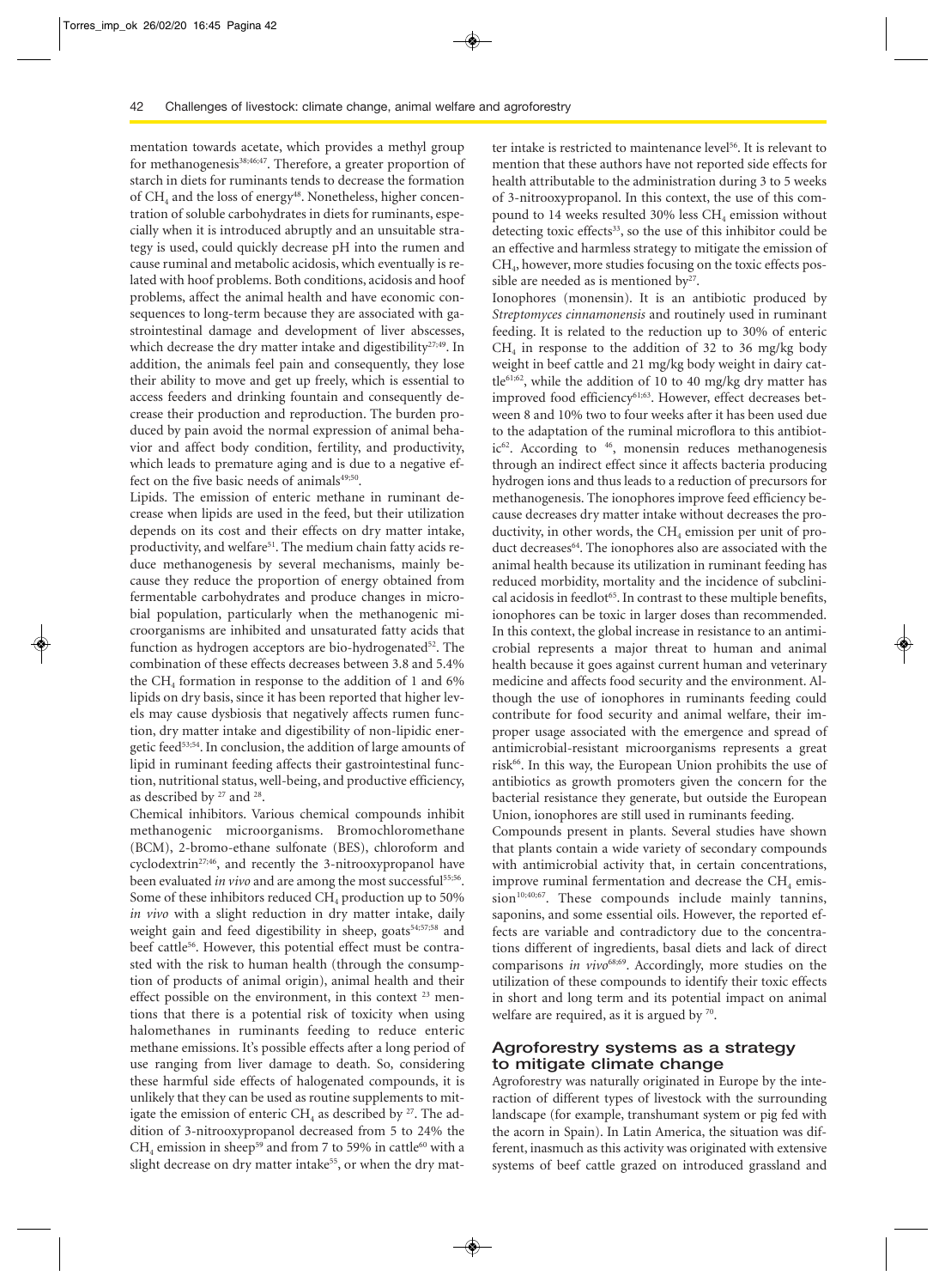created from the deforestation of large areas of forest in tropical regions. Agroforestry systems are a form of land use that includes the use and exploitation of trees different kinds (timber, fruit, ornamental, planting) combined with crops and sometimes with animals. These systems provide food, fuelwood, bioenergy, medicine, livestock feed, timber, and construction materials, and their contribution climate change mitigation is according to the permanence of carbon sequestration<sup>71</sup>. From the dawn of mankind, when human beings their sedentary life, the combination of trees, crops and livestock into integrated production systems was carried out in a natural way. According to <sup>72</sup>, the Agroforestry in Africa was developed as in Latin American such as it is considered an interdisciplinary practice which consist in using the land for productive activities, for example, the association of woody plant species with non-woody plant species, or woody plant species with non-woody plant species and animal species, both of them with variability in the relationship space-time. However, when all are woody species, at least one should also be managed for agricultural production and/or permanent livestock73. For example, farmers of Latin American were the first in using tree branches as fences and have given rise to what we now know as living fences, as well, they leave reman of trees for being used as shady by the animals.

The scattered trees in paddocks and some of the components of the live fences are consumed by the cattle, and according to  $71$  these trees could have low mitigation benefits due to early harvest of its products. *Leucaena leucocephala, Guazuma ulmifolia*, and *Glyricida sepium*, among others, have used the most used and have captured the interest of researchers from different countries, where this phenomenon has been happening. Subsequent to this and in order to utilize the most of species with high protein contents, such as *leucaena*, the concept of protein bank was born, and with it the livestock agroforestry. These plants belong to *Fabaceae* and can fixing atmospheric nitrogen. The nitrogen-fixing and non-fixing trees sequester  $CO<sub>2</sub><sup>74</sup>$ , which is used into their photosynthesis and indirectly provide foliage to cattle, such that the interaction between agroforestry and livestock can have offsetting effects on the environment, mainly on climate. However, it is very complex because wastes from one system is raw material of the other. Furthermore, current research refers that Nitrogen-fixing trees (leguminous by example) could exacerbate climate change because elevated soil nitrogen driven by the decomposition of nitrogen-rich plant litter can also drive soil emissions of nitrous oxide  $(N_2O)$  as have been reported by <sup>74</sup>. The N<sub>2</sub>O is a potent greenhouse gas with 300 times more warming potential than  $CO<sub>2</sub><sup>6</sup>$  and its atmospheric concentration is dominated by cumulative emissions over the past two centuries such that the benefits of mitigation take much longer time<sup>75</sup>. So, while the ruminant emits CO<sub>2</sub> from enteric fermentation, also intake foliage from trees, encourage nitrogen recycling and probably decrease nitrogen-rich plant litter. An optimal scenario is when the livestock systems incorporates different types of trees (nitrogen fixing and non fixing trees) in different arrangements that include forage banks of different species, as happen currently with *leucaena*. In this way, livestock agroforestry not only is used to feed livestock<sup>76</sup> but also to generate environmental benefits using agroecological principles.

The carbon capture and efficiency of photosynthesis are higher when three or four layers of vegetation are established. The fixing of nitrogen and nutrient recycling have the

purpose of increasing biomass production and the organic matter content on the soil<sup>72</sup>. This is feasible because the inputs of silvopastoral systems come mainly from biological processes and not from fossil fuels or synthetic compounds. The intensive silvopastoral systems, such as protein banks or mixed crops, are a good example of intensified agriculture through the natural way to adapt to climate change. So, the increase in the primary productivity of the livestock agroecosystem is due to the existence of more trees, fodder shrubs, weeds and vigorous pastures<sup>76</sup>. In this sense, livestock agroforestry helps capture carbon (or carbon equivalents when the methane is captured or fixed) through vegetative growth (foliage, fruits and roots), and when the ruminants are fed with quality forages the methane emission is decreased, the ruminal efficiency is improved, and the retention of carbon on the soil and losses of nitrogen towards the atmosphere are diminished because of the recycling of excreta is fast and efficient. According to  $75$ , enhanced mitigation of non-CO<sub>2</sub> gases has quantifiable and significant benefits to reduce GHG emissions. In addition to these benefits, the livestock agroforestry provides other environmental services very important as water retention of rain, erosion reduced and recovery of fragmented habit with the consequent return of wildlife ranging from small insects to mammals of medium size. In order to achieve greater productive and environmental benefits, it is recommended the use of various agroforestry species, and with this increase the sustainability of the silvopastoral agroecosystem.

## **CONCLUSION AND FINAL CONSIDERATIONS**

The emission of greenhouse gases by enteric fermentation in ruminants, mainly methane and carbon dioxide, requires improving and implementing emission factors and strategies to mitigate the climatic change. The methodologies used to measure the concentration and the volume of greenhouse gases generated by the enteric fermentation in ruminants are not uniform, so the results can be inconsistent. This has an impact on the strategies that are implemented in the nutrition and feeding of ruminants and may not conform to the guidelines of the IPCC, therefore generating emission factors of greenhouse gases through simpler universal procedures are priorities. The dangers and potential benefits of strategies to mitigate emission of greenhouse gases from livestock activity should be considered during its implementation and must be a priority those that offer both them, improving the environment and animal welfare. In addition, it is essential to consider holistic synchrony between livestock and agroforestry systems, where the conservation of biodiversity, soil and water quality, contribute to the preservation of the habitat for wildlife. In this regard, agroforestry also is a real tool to mitigate climate change. Based on the foregoing, it should be noted that research in animal production has historically been focused on finding technical solutions for problems related to productive efficiency, while animal welfare and environmental sustainability have been studied in isolation. However, the synergies between animal welfare and environmental sustainability occur when improvements in productive efficiency are concomitant, so they must be addressed jointly in the face of the challenge of food security, safety, and preservation of resources.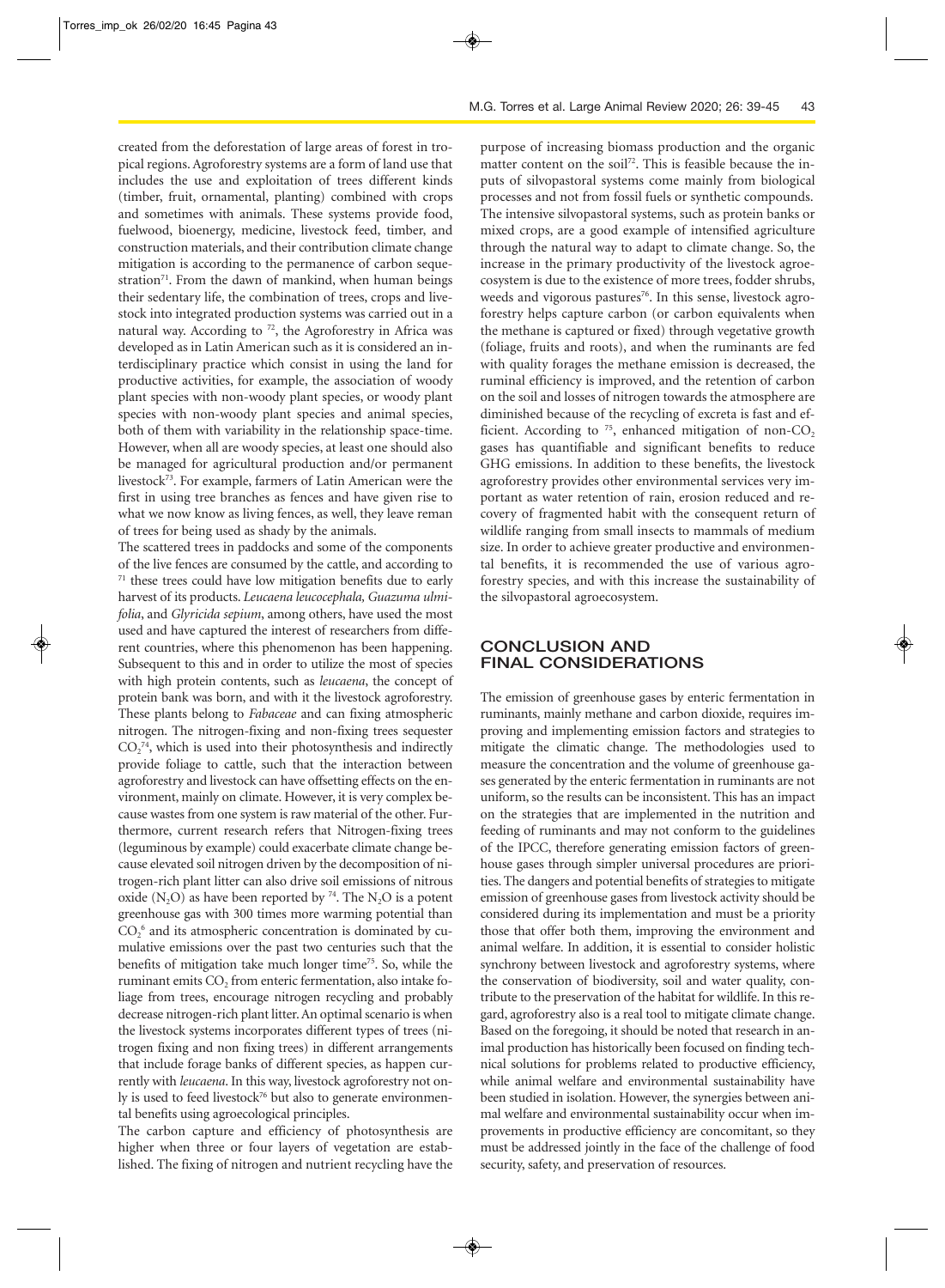#### **References**

- 1. Herrero M., Havlik P., Valin H., Notenbaert A., Rufino M.C., Thornton P.K, Blummel M., Weiss F., Grace D., Obersteiner M. (2013). Biomass use, production, feed efficiencies, and greenhouse gas emissions from global livestock systems. Proc. Natl. Acad. Sci. U.S. 110: 20888-20893. http://dx.doi.org/10.1073/pnas.1308149110.
- 2. Gerber P.J., Hristov A.N., Henderson B., Makkar H., Oh J., Lee C., Meinen R., Montes F., Ott T., Firkins J., Rotz A., Dell C., Adesogan A.T., Yang W.Z., Tricarico J.M., Kebreab E., Waghorn G., Dijkstra J., Oosting S. (2013). Technical options for the mitigation of direct methane and nitrous oxide emissions from livestock: a review. Animal 7: 220-234. https://doi.org/10.1017/S1751731113000876.
- 3. Makkar H.P.S. (2016). Animal nutrition in a 360-degree view a framework for future R&D work: towards sustainable livestock production. Anim. Prod. Sci. 56 (10): 1561-1568.
- 4. OECD-FAO (2018). Conferencia Regional de la FAO para América Latina y el Caribe: Agricultura sostenible y resiliente al cambio climático. Montego Bay, Jamaica, 5 a 8 de marzo del 2018 (In Spanish). http://www.fao.org/fileadmin/user\_upload/bodies/LARC\_35/MV865\_ 4/MV865\_LARC\_18\_4\_es.pdf.
- 5. Schmidt-Traub G., Obersteiner M., Mosnier A. (2019). Fix the broken food systems in three steps. Nature, may 9, 569: 182-183.
- 6. EPA (2019). Sources of greenhouse gas emissions. United States Environmental Protection Agency, USA. https://www.epa.gov/ghgemissions/ sources-greenhouse-gas-emissions.
- 7. Broucek J. (2018). Options to methane production abatement in ruminants: a review. J. Anim. Plant Sci. 28(2): 348-364.
- 8. National Academies of Sciences, Engineering, and Medicine (2016). Requirements of beef cattle (8th ed.). National Academies Press, Washington, D.C., USA. Doi: 10.17226/19014.
- 9. Broucek J. (2015). Methane yield from cattle, sheep, and goats housing with emphasis on emission factors: a review. Slovak J. of Anim. Sci. 48: 122-139.
- 10. Beauchemin K.A., McGinn S.M., Martinez T.F., McAllister T.A. (2007). Use of condensed tannin extract from quebracho trees to reduce methane emissions from cattle. J. Anim. Sci. 85 (8): 1990-1996. https://doi.org/10.2527/jas.2006-686.
- 11. Stehfest E., Bouwman L., Van Vuuren D.P., Den Elzen M.G.J., Eickhout B., Kabat P. (2009). Climate benefits of changing diet. Climatic Change. 95, 83-102 https://doi.org/10.1007/s10584-008-9534-6.
- 12. Cassidy E.S., West P.C., Gerber J.S., Foley J.A. (2013). Redefining agricultural yields: from tonnes to people nourished per hectare. Environ. Res. Lett. 8, 034015 (8pp). http://dx.doi.org/10.1088/1748-9326/8/3/ 034015.
- 13. Eshel G., Shepon A., Makov T., Milo R. (2014). Land, irrigation water, greenhouse gas, and reactive nitrogen burdens of meat, eggs, and dairy production in the United States. Proc. Natl. Acad. Sci. U.S. 111: 11996- 12001. https://doi.org/10.1073/pnas.1402183111.
- 14. CEPAL (2018). Agenda 2030 y los objetivos de desarrollo sostenible: Una oportunidad para América Latina y el Caribe, Publicación de las Naciones Unidas LC/G.2681/Rev.2/-\*, Santiago, Chile (In Spanish).
- 15. Naciones Unidas (1992). Convención Marco de las Naciones Unidas sobre el cambio climático. Naciones Unidas, FCCC/INFORMAL/84\*, GE.05-62301 (S) 220705 220705 (In Spanish).
- 16. Roy P., Nei D., Orikasa T., Xu Q., Okadome H., Nakamura N., Shiina T. (2009). A review of life cycle assessment (LCA) on some food products. J. Food Eng. 90: 1-10. https://doi.org/10.1016/j.jfoodeng.2008.06.016.
- 17. Peters G.M., Rowley H.V., Wiedemann S., Tucker R., Short M.D., Schulz M. (2010). Red meat production in Australia: Life cycle assessment and comparison with overseas studies. Environ. Sci. Technol, 44 (4): 1327-1332. https://doi:10.1021/es901131e.
- 18. FAO (2010). Greenhouse gas emissions from the dairy sector: a life cycle sssessment. Rome, Italy.
- 19. Beauchemin K.A., Janzen H.H., Little S.M., McAllister T.A., McGinn S.M. (2011). Mitigation of greenhouse gas emissions from beef production in western Canada - Evaluation using farm-based life cycle assessment. Anim. Feed Sci. Technol. 166-167: 663-677. https://doi: 10.1016/j.anifeedsci.2011.04.047.
- 20. Kristensen T., Mogensen L., Knudsen M.T., Hermansen J.E. (2011). Effect of production system and farming strategy on greenhouse gas emissions from commercial dairy farms in a life cycle approach. Livest. Sci. 140 (1-3): 136-148. https://doi.org/10.1016/j.livsci.2011.03.002.
- 21. Thoma G., Popp J., Nutter D., Shonnard D., Ulrich R., Matlock M., Kim D.S., Neiderman Z., Kemper N., East C., Adom F. (2013). Greenhouse gas emissions from milk production and consumption in

the United States: A cradle-to-grave life cycle assessment circa 2008. Int. Dairy J. 31 (Supplement 1): S3-S14. https://doi.org/10.1016/j. idairyj.2012.08.013.

- 22. Steinfeld H., Gerber P., Wassenaar T., Castel V., Rosales M., De Haan C. (2006). Livestock's Long Shadow: Environmental Issues and Options. Food and Agriculture Organization of the United Nations, Rome. 390 pp. http://www.fao.org/docrep/010/a0701e/a0701e.pdf.
- 23. Patra A.K. (2012). Enteric methane mitigation technologies for ruminant livestock: a synthesis of current research and future directions. Environ. Monit. Assess 184 (4): 1929-1952. https://doi.org/10.1007/ s10661-011-2090-y.
- 24. Muñoz C., Yan T., Wills D.A., Murray S., Gordon A.W. (2012). Comparison of the sulphur hexafluoride tracer and respiration chamber techniques for estimating methane emissions and correction for rectum methane output from dairy cows. J. Dairy Sci. 95 (6): 3139-3148. https://doi.org/10.3168/jds.2011-4298.
- 25. Storm I.M.L.D., Hellwing A.L.F., Nielsen N.I., Madsen J. (2012). Methods for measuring and estimating methane emission from ruminants. Animals 2 (2): 160-183. https://doi:10.3390/ani2020160.
- 26. Morgavi D.P., Forano E., Martin C., Newbold C.J. (2010). Microbial ecosystem and methanogenesis in ruminants. Animal 4: 1024-1036. https://doi.org/10.1017/S1751731110000546.
- 27. Llonch P., Haskell M.J., Dewhurst R.J., Turner S.P. (2017). Current available strategies to mitigate greenhouse gas emissions in livestock systems: an animal welfare perspective. Animal, 11 (2): 274-284. https://doi:10.1017/S1751731116001440.
- 28. Guyader J., Janzen H.H., Kroebel R., Beauchemin K.A. (2016). Forage use to improve environmental sustainability of ruminant production. J. Anim. Sci. 94: 3147-3158. https://doi:10.2527/jas.2015-0141.
- 29. Powers W., Auvermann B., Cole N.A., Gooch C., Grant R., Hatfield J., Hunt P., Johnson K., Leytem A., Liao W., Powell J.M. (2014). Chapter 5: Quantifying greenhouse gas sources and sinks in animal production systems. In: Eve M., Pape D., Flugge M., Steele R., Man D., Riley-Gilbert M., Biggar S. (Eds.), Quantifying Greenhouse Gas Fluxes in Agriculture and Forestry: Methods for Entity-Scale Inventory. Technical Bulletin Number 1939, Office of the Chief Economist, U.S. Department of Agriculture, Washington. DC. 606 pp.
- 30. Hatew B., Cone J.W., Pellikan W.F., Podesta S.C., Hendriks W.H., Dijkstra J. (2015). Relationship between *in vitro* and *in vivo* methane production measured simultaneously with different dietary starch sources levels in dairy cattle. Anim. Feed Sci. Technol. 202: 20-31. https://doi.org/10.1016/j.anifeedsci.2015.01.012.
- 31. Macome F.M., Pellikaan W.F., Schonewille J.T., Bannink A., van Laar H., Hendriks W.H., Warner D., Cone J.W. (2017). *In vitro* rumen gas and methane production of grass silages differing in plant maturity and nitrogen fertilisation, compared to *in vivo* enteric methane production. Anim. Feed Sci. Technol. 230: 96-102. http://dx.doi.org/10.1016/j. anifeedsci.2017.04.005.
- 32. Negussie E., Lehtinen J., Mäntysaari P., Bayat A.R., Liinamo A.E., Mäntsaari E.A., Lidauer M.H. (2017). Non-invasive individual methane measurement in dairy cows. Animal 11 (5): 890-899. http://doi:10.1017/ S1751731116002718.
- 33. Hristov A.N., Oh J., Firkins J.L., Dijkstra J., Kebreab E., Waghorn G., Makkar H.P.S., Adesogan A.T., Yang W., Lee C., Gerber P.J., Henderson B., Tricarico J.M. (2013). Mitigation of methane and nitrous oxide emissions from animal operations: I. A review of enteric methane mitigation options. J. Anim. Sci. 91: 5045-5069. https://doi.org/10.2527/ jas.2013-6583.
- 34. Campos-Montiel R.G., Del Razo-Rodríguez O.E., Almaraz-Buendía I., Ramírez Bibriesca E., Soriano-Robles R., Salinas-Martínez J.A., Arias-Margarito L., González-Muñoz S.S. (2018). Bioconversión de desperdicios vegetales a biogás a partir de microorganismos ruminales. Rev. Int. Contam. Ambie. 34(1): 149-155. DOI:10.20937/RICA.2018.34.01.13.
- 35. Yan H., Zhao C., Zhang J., Zhang R., Xue C., Liu G., Chen C. (2017). Study on biomethane production and biodegradability of different leafy vegetables in anaerobic digestion. AMB Express, 7(1): 27. http://doi:10.1186/s13568-017-0325-1.
- 36. Islas-Espinoza M., de las Heras A., Vázquez-Chagoyan J.C., Salem A.Z.M. (2017). Anaerobic cometabolism of fruit and vegetable wastes using mammalian fecal inoculums: Fast assessment of biomethane production. J. Clean. Prod. 141: 1411-1418. http://dx.doi.org/10.1016/j. jclepro.2016.09.215.
- 37. IPCC (2006). 2006 IPCC Guidelines for National Greenhouse Gas Inventories, Volume 4, Agriculture, Forestry and Land Use, Prepared by the National Greenhouse Gas Inventories Programme. H., Eggleston S., Buendía L., Miwa K., Ngara T., Tanabe K. (Eds.), IGES, Japan.
- 38. Beauchemin K.A., Kreuzer M., O'Mara F., McAllister T.A. (2008). Nu-